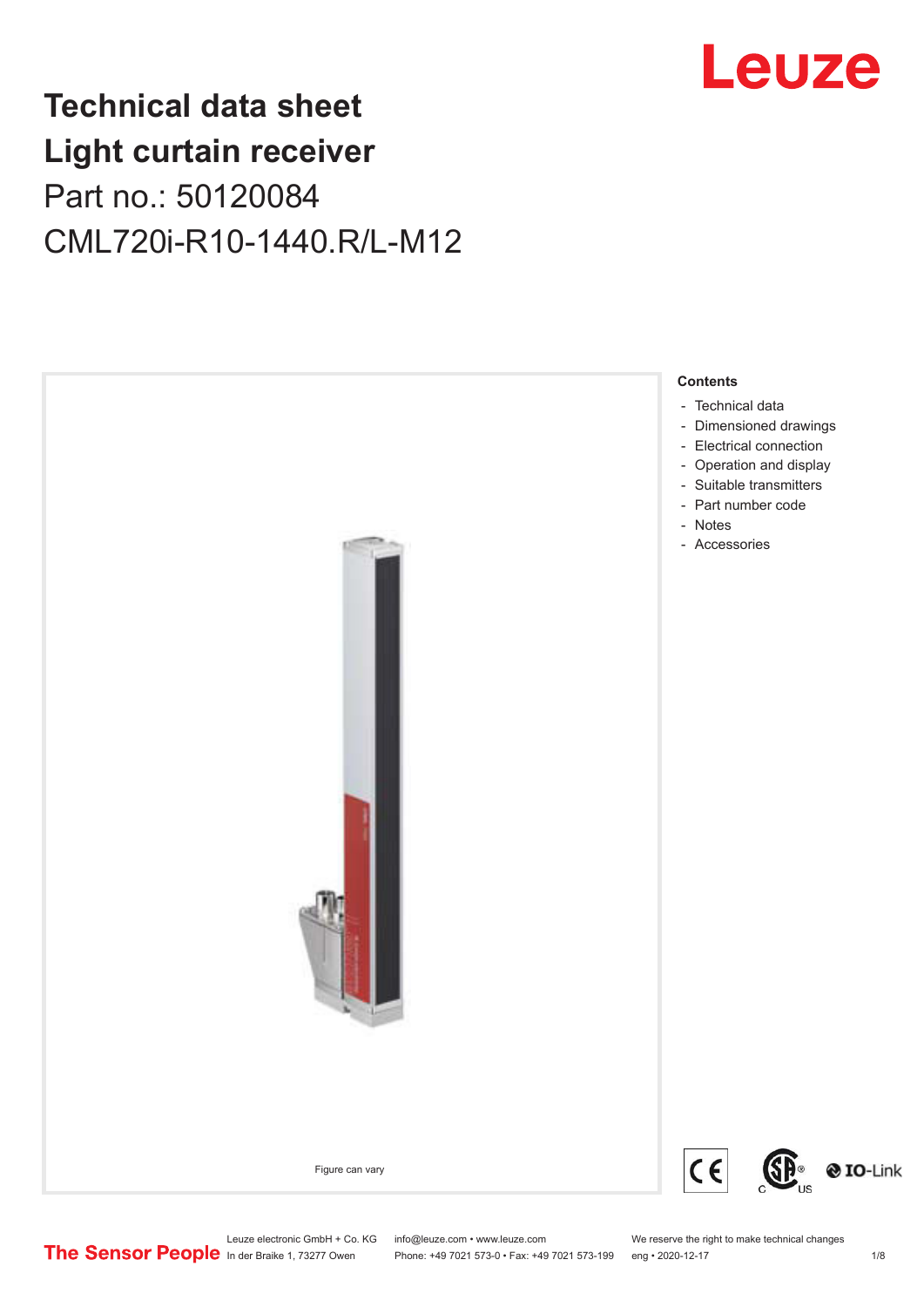### <span id="page-1-0"></span>**Technical data**

# Leuze

#### **Basic data Series** 720 **Operating principle** Throughbeam principle **Device type** Receiver **Contains Contains Accessories** for the use of the BT-2R1 **Application** Object measurement **Special version Special version** Crossed-beam scanning Diagonal-beam scanning Parallel-beam scanning **Optical data Operating range** Guaranteed operating range **Operating range** 0.3 ... 7 m **Operating range limit** Typical operating range **Operating range limit** 0.2 ... 9 m **Measurement field length** 1,440 mm **Number of beams** 144 Piece(s) **Beam spacing 10 mm Measurement data Minimum object diameter** 20 mm **Electrical data Protective circuit** Polarity reversal protection Short circuit protected Transient protection **Performance data** Supply voltage U<sub>B</sub><br>Residual ripple 18 ... 30 V, DC 0 ... 15 %, From U<sub>B</sub> **Open-circuit current** 0 ... 350 mA, The specified values refer to the entire package consisting of transmitter and receiver. **Inputs/outputs selectable Output current, max.** 100 mA **Input resistance** 6,000 Ω **Number of inputs/outputs selectable** 4 Piece(s) **Type** Inputs/outputs selectable **Voltage type, outputs** DC **Switching voltage, outputs** Typ.  $U_B / 0 V$ **Voltage type, inputs** DC **Switching voltage, inputs** high: ≥6V low: ≤4V **Input/output 1 Activation/disable delay** 0 ... 1 ms **Timing Readiness delay** 400 ms **Cycle time** 4.72 ms

**Interface**

**Type** IO-Link

| <b>IO-Link</b>                    |                              |  |
|-----------------------------------|------------------------------|--|
| <b>COM</b> mode                   | COM <sub>2</sub>             |  |
| <b>Specification</b>              | V1.0.1                       |  |
|                                   | V1.1                         |  |
| Min. cycle time                   | $COM2 = 2.3$ ms              |  |
| <b>Service interface</b>          |                              |  |
| Type                              | IO-Link                      |  |
|                                   |                              |  |
| <b>IO-Link</b><br><b>Function</b> | Configuration via software   |  |
|                                   | Service                      |  |
|                                   |                              |  |
| <b>Connection</b>                 |                              |  |
| <b>Number of connections</b>      | 2 Piece(s)                   |  |
| <b>Plug outlet</b>                | Rear side                    |  |
|                                   |                              |  |
| <b>Connection 1</b>               |                              |  |
| <b>Function</b>                   | Configuration interface      |  |
|                                   | Signal IN                    |  |
|                                   | Signal OUT                   |  |
|                                   | Voltage supply               |  |
| <b>Type of connection</b>         | Connector<br>M <sub>12</sub> |  |
| <b>Thread size</b>                | Male                         |  |
| <b>Type</b><br><b>Material</b>    | Metal                        |  |
| No. of pins                       | 8-pin                        |  |
| Encoding                          | A-coded                      |  |
|                                   |                              |  |
| <b>Connection 2</b>               |                              |  |
| <b>Function</b>                   | Connection to transmitter    |  |
| <b>Type of connection</b>         | Connector                    |  |
| <b>Thread size</b>                | M <sub>12</sub>              |  |
| Type                              | Female                       |  |
| <b>Material</b>                   | Metal                        |  |
| No. of pins                       | 5-pin                        |  |
| Encoding                          | A-coded                      |  |
| <b>Mechanical data</b>            |                              |  |
| Design                            | Cubic                        |  |
| Dimension (W x H x L)             | 29 mm x 35.4 mm x 1,463 mm   |  |
| <b>Housing material</b>           | Metal                        |  |
| <b>Metal housing</b>              | Aluminum                     |  |
| Lens cover material               | Plastic                      |  |
| Net weight                        | $1,650$ g                    |  |
| <b>Housing color</b>              | Silver                       |  |
| Type of fastening                 | Groove mounting              |  |
|                                   | Via optional mounting device |  |
| <b>Operation and display</b>      |                              |  |
|                                   | LED                          |  |
| Type of display                   |                              |  |
| <b>Number of LEDs</b>             | OLED display<br>2 Piece(s)   |  |
| Type of configuration             | Software                     |  |
|                                   | Teach-in                     |  |
| <b>Operational controls</b>       | Membrane keyboard            |  |
|                                   |                              |  |
| <b>Environmental data</b>         |                              |  |
| Ambient temperature, operation    | $-3060 °C$                   |  |
| Ambient temperature, storage      | $-4070 °C$                   |  |
|                                   |                              |  |

Leuze electronic GmbH + Co. KG info@leuze.com • www.leuze.com We reserve the right to make technical changes<br>
The Sensor People in der Braike 1, 73277 Owen Phone: +49 7021 573-0 • Fax: +49 7021 573-199 eng • 2020-12-17

**Response time per beam** 30 µs

Phone: +49 7021 573-0 • Fax: +49 7021 573-199 eng • 2020-12-17 2/8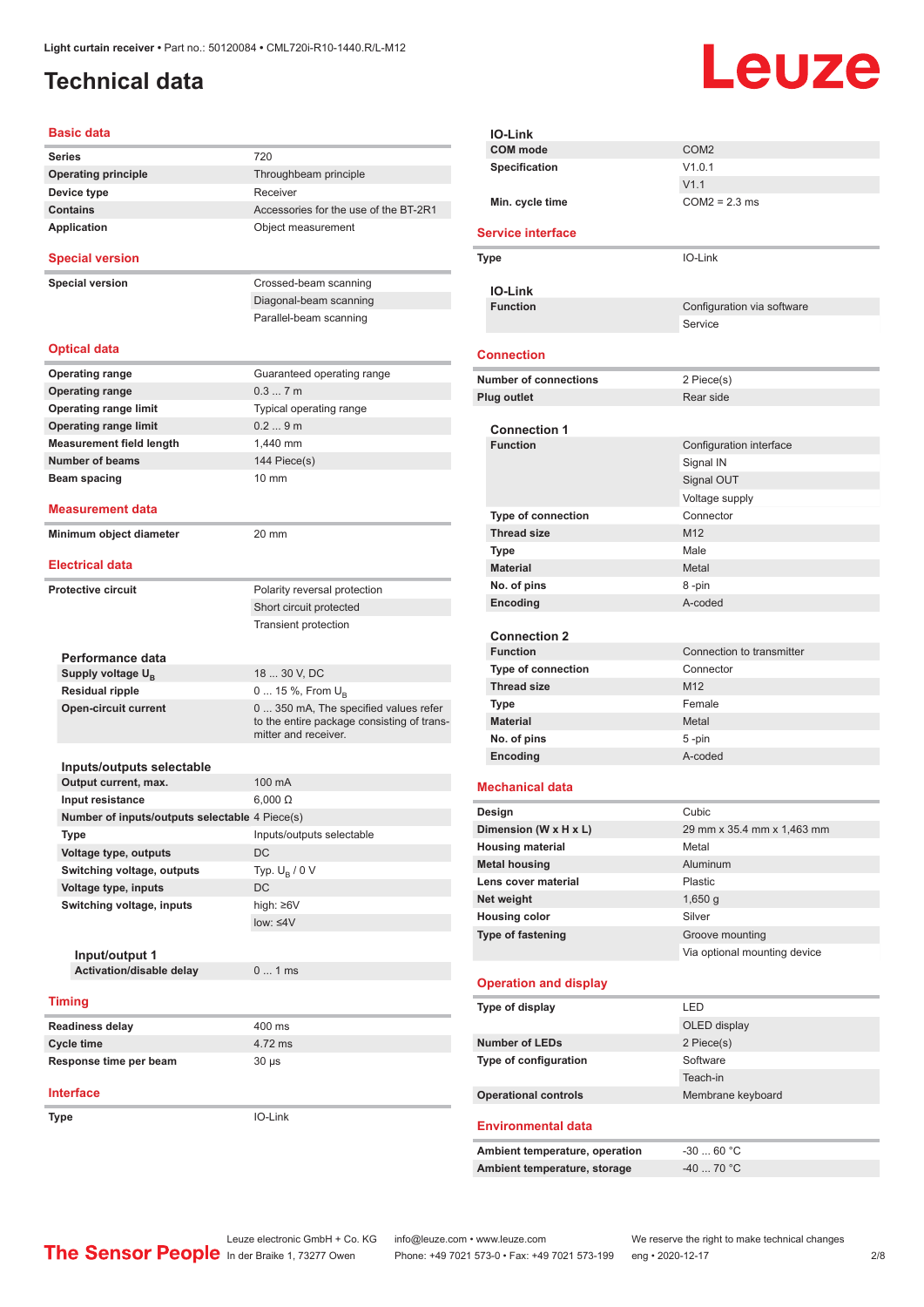### **Technical data**

# Leuze

#### **Certifications**

| Degree of protection     | IP 65         |
|--------------------------|---------------|
| <b>Protection class</b>  | Ш             |
| <b>Certifications</b>    | c CSA US      |
| <b>Standards applied</b> | IEC 60947-5-2 |
|                          |               |

#### **Classification**

| <b>Customs tariff number</b> | 90314990 |
|------------------------------|----------|
| eCl@ss 5.1.4                 | 27270910 |
| eCl@ss 8.0                   | 27270910 |
| eCl@ss 9.0                   | 27270910 |
| eCl@ss 10.0                  | 27270910 |
| eCl@ss 11.0                  | 27270910 |
| <b>ETIM 5.0</b>              | EC002549 |
| <b>ETIM 6.0</b>              | EC002549 |
| <b>ETIM 7.0</b>              | EC002549 |
|                              |          |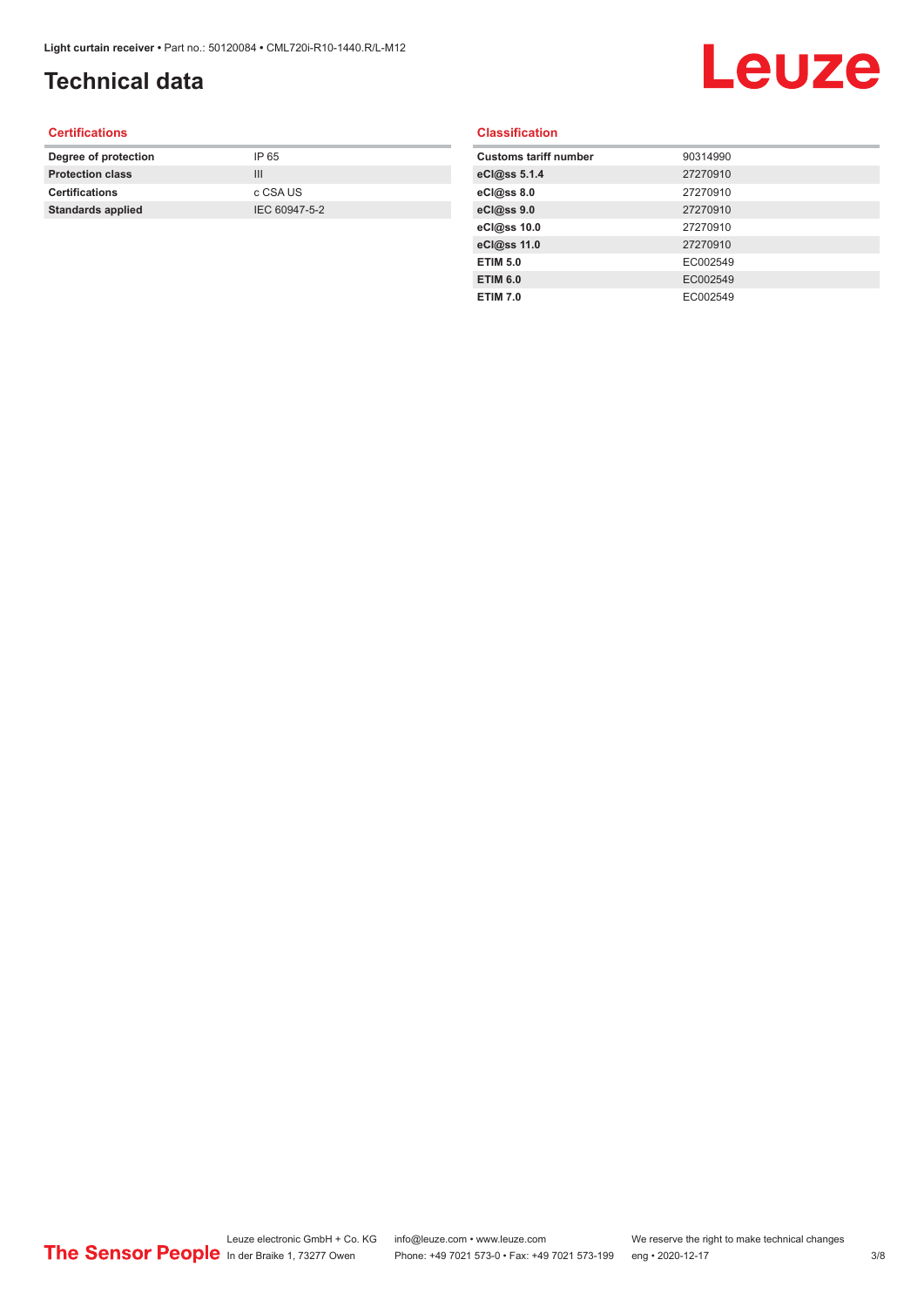### <span id="page-3-0"></span>**Dimensioned drawings**

All dimensions in millimeters



- 
- B Measurement field length 1440 mm
- F M6 thread
- G Fastening groove
- 
- T Transmitter
- R Receiver
- Y 5 mm

**Leuze**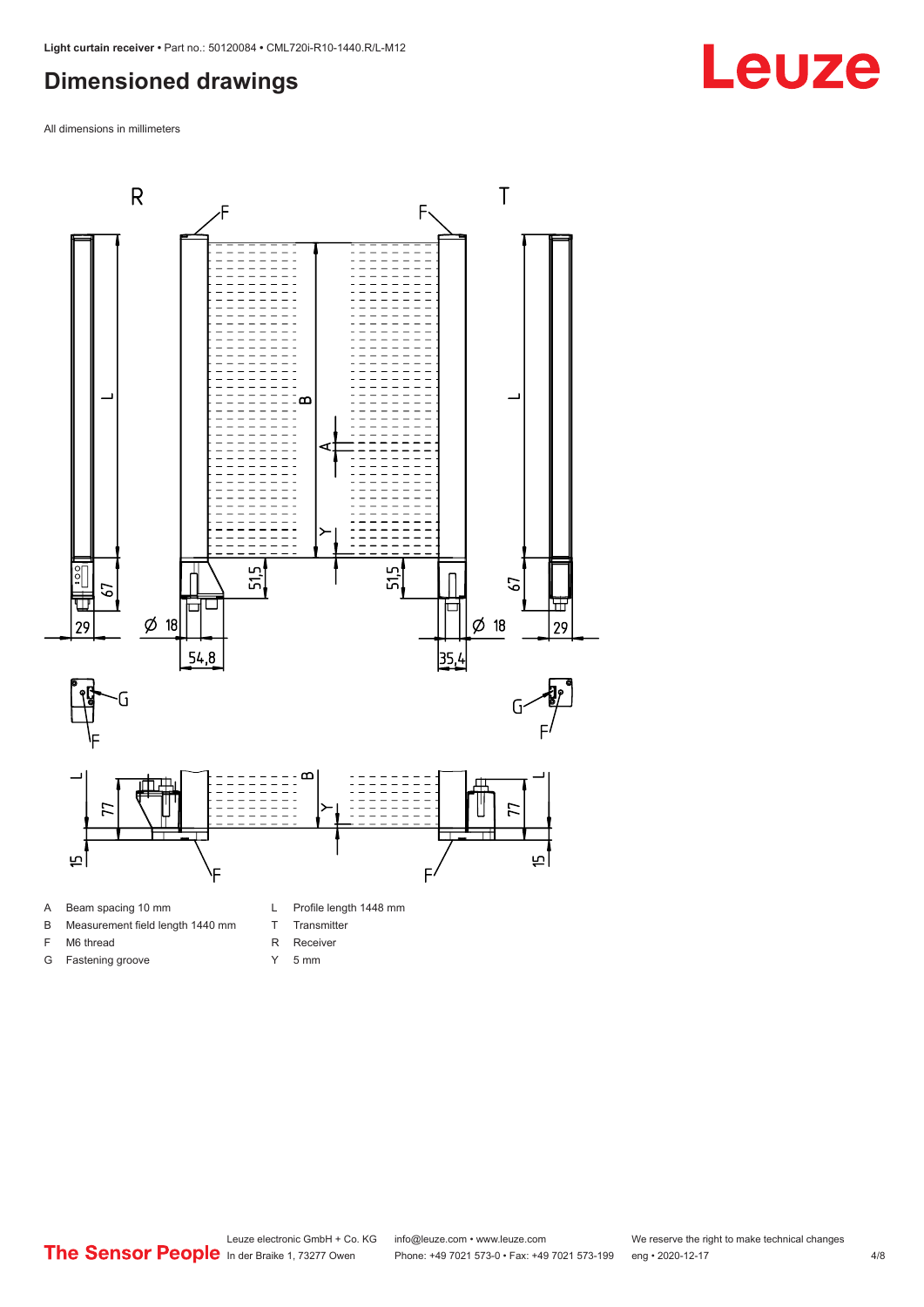### <span id="page-4-0"></span>**Dimensioned drawings**





A PWR / SW IN / OUT

### **Electrical connection**

**Connection 1**

| <b>Function</b>    | Configuration interface |
|--------------------|-------------------------|
|                    | Signal IN               |
|                    | Signal OUT              |
|                    | Voltage supply          |
| Type of connection | Connector               |
| <b>Thread size</b> | M12                     |
| <b>Type</b>        | Male                    |
| <b>Material</b>    | Metal                   |
| No. of pins        | 8-pin                   |
| Encoding           | A-coded                 |

#### **Pin Pin assignment**

| 1              | $V +$           |
|----------------|-----------------|
| $\overline{2}$ | IO1             |
| 3              | GND             |
| $\overline{4}$ | IO-Link         |
| 5              | IO2             |
| 6              | IO3             |
|                | IO <sub>4</sub> |
| 8              | <b>GND</b>      |



#### **Connection 2**

| <b>Function</b>    | Connection to transmitter |
|--------------------|---------------------------|
| Type of connection | Connector                 |
| <b>Thread size</b> | M <sub>12</sub>           |
| <b>Type</b>        | Female                    |
| <b>Material</b>    | Metal                     |
| No. of pins        | $5$ -pin                  |
| Encoding           | A-coded                   |

#### **Pin Pin assignment**

|   | <b>FE/SHIELD</b> |
|---|------------------|
| 2 | $V +$            |
| 3 | <b>GND</b>       |
| 4 | RS 485 Tx+       |
| 5 | RS 485 Tx-       |

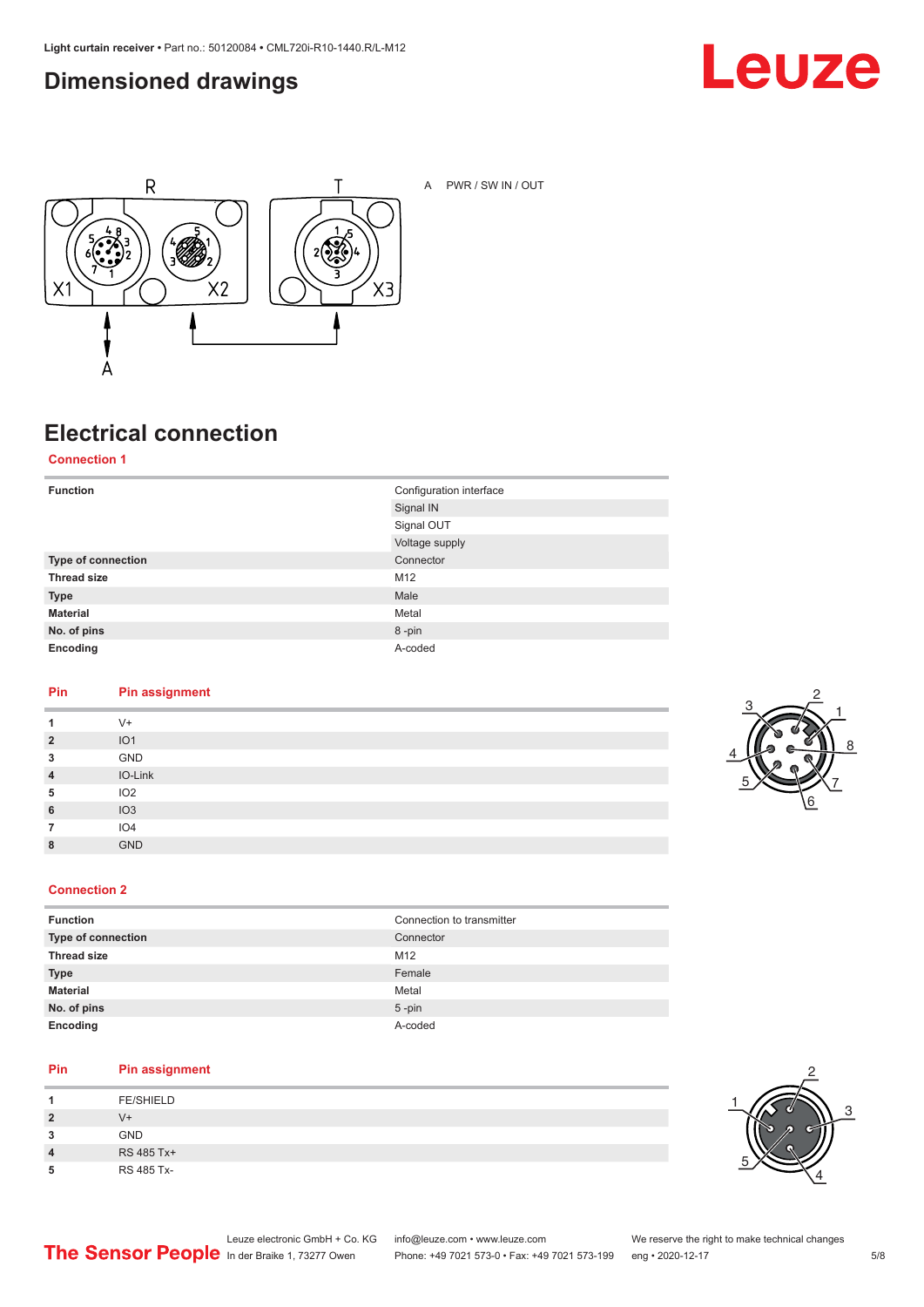### <span id="page-5-0"></span>**Operation and display**

| <b>LED</b>     | <b>Display</b>           | <b>Meaning</b>                         |
|----------------|--------------------------|----------------------------------------|
|                | Green, continuous light  | Operational readiness                  |
|                | Green, flashing          | Teach / error                          |
| $\overline{2}$ | Yellow, continuous light | Light path free, with function reserve |
|                | Yellow, flashing         | No function reserve                    |
|                | Off                      | Object detected                        |

### **Suitable transmitters**

| Part no. | <b>Designation</b>         | <b>Article</b>               | <b>Description</b>                                                        |
|----------|----------------------------|------------------------------|---------------------------------------------------------------------------|
| 50119495 | CML720i-T10-<br>1440.R-M12 | Light curtain<br>transmitter | Operating range: 0.3  6 m<br>Connection: Connector, M12, Rear side, 5-pin |

#### **Part number code**

Part designation: **CML7XXi-YZZ-AAAA.BCCCDDD-EEEFFF**

| <b>CML</b>  | <b>Operating principle</b><br>Measuring light curtain                                                                                     |
|-------------|-------------------------------------------------------------------------------------------------------------------------------------------|
| 7XXi        | <b>Series</b><br>720i: 720i series<br>730i: 730i series                                                                                   |
| Υ           | Device type<br>T: transmitter<br>R: receiver                                                                                              |
| <b>ZZ</b>   | <b>Beam spacing</b><br>$05:5$ mm<br>10:10 mm<br>20:20 mm<br>40:40 mm                                                                      |
| <b>AAAA</b> | Measurement field length [mm], dependent on beam spacing                                                                                  |
| в           | Equipment<br>A: connector outlet, axial<br>R: rear connector outlet                                                                       |
| CCC         | Interface<br>L: IO-Link<br>/CN: CANopen<br>/PB: PROFIBUS<br>/PN: PROFINET<br>/CV: Analog current and voltage output<br>/D3: RS 485 Modbus |
| <b>DDD</b>  | <b>Special equipment</b><br>-PS: Power Setting                                                                                            |
| <b>EEE</b>  | <b>Electrical connection</b><br>M12: M12 connector                                                                                        |
| <b>FFF</b>  | -EX: Explosion protection                                                                                                                 |
|             | <b>Note</b>                                                                                                                               |
| P           | $\&$ A list with all available device types can be found on the Leuze website at www.leuze.com.                                           |

#### 6/8

**Leuze**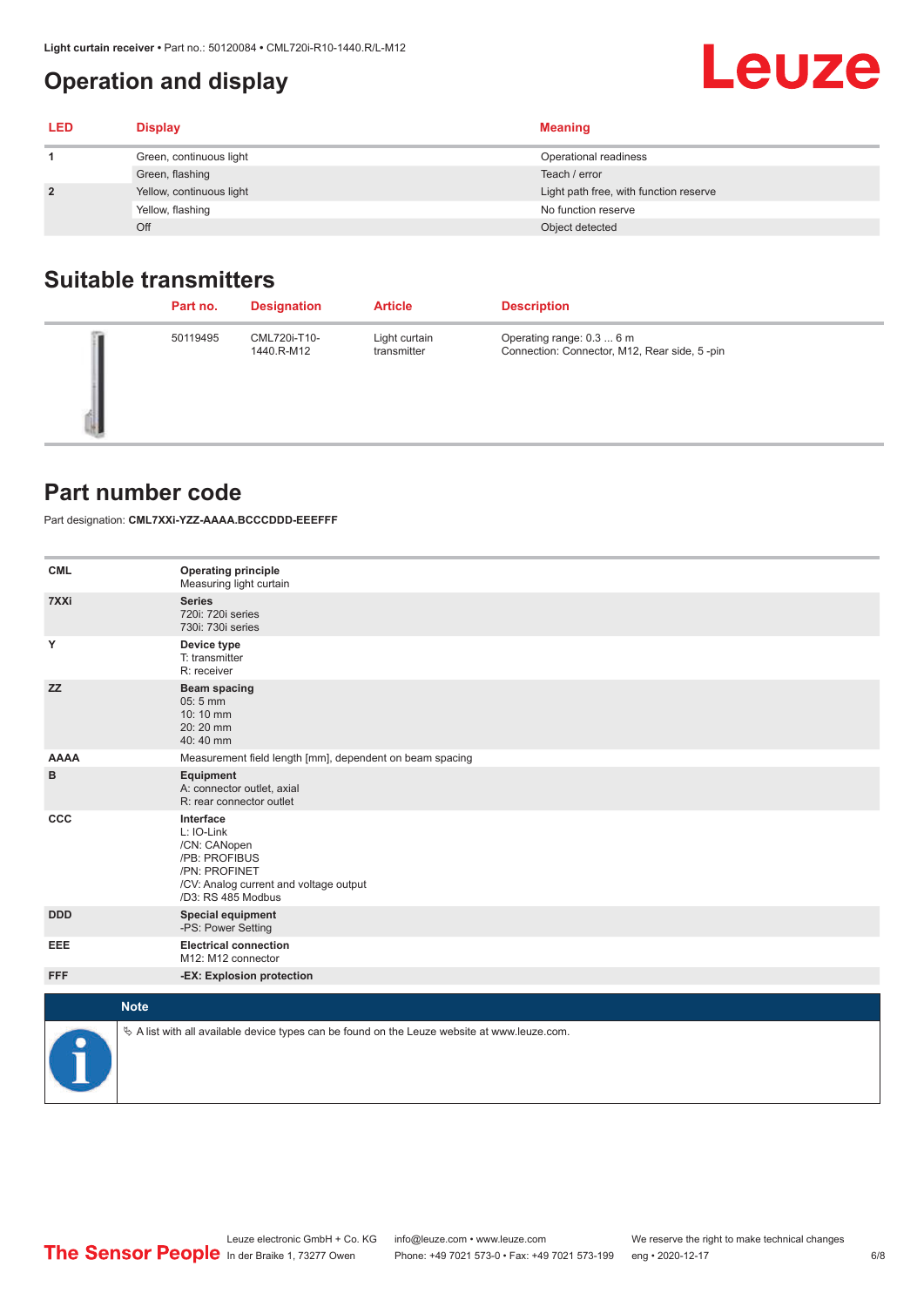#### <span id="page-6-0"></span>**Notes**



#### **Observe intended use!**

 $\%$  This product is not a safety sensor and is not intended as personnel protection.

 $\%$  The product may only be put into operation by competent persons.

 $\%$  Only use the product in accordance with its intended use.

| <b>For UL applications:</b>                                                                                                                                                       |
|-----------------------------------------------------------------------------------------------------------------------------------------------------------------------------------|
| $\%$ For UL applications, use is only permitted in Class 2 circuits in accordance with the NEC (National Electric Code).                                                          |
| ∜ These proximity switches shall be used with UL Listed Cable assemblies rated 30V, 0.5A min, in the field installation, or equivalent (categories: CYJV/<br>CYJV7 or PVVA/PVVA7) |

#### **Accessories**

#### Connection technology - Connection cables

|   | Part no. | <b>Designation</b> | <b>Article</b>   | <b>Description</b>                                                                                                                                          |
|---|----------|--------------------|------------------|-------------------------------------------------------------------------------------------------------------------------------------------------------------|
| § | 50135128 | KD S-M12-8A-P1-050 | Connection cable | Connection 1: Connector, M12, Axial, Female, A-coded, 8-pin<br>Connection 2: Open end<br>Shielded: Yes<br>Cable length: 5,000 mm<br>Sheathing material: PUR |

#### Connection technology - Interconnection cables

|   |                      | Part no. | <b>Designation</b>                     | <b>Article</b>        | <b>Description</b>                                                                                                                                                                                                                                    |
|---|----------------------|----------|----------------------------------------|-----------------------|-------------------------------------------------------------------------------------------------------------------------------------------------------------------------------------------------------------------------------------------------------|
| ▤ | $(\cdot;\cdot)$<br>e | 50129781 | <b>KDS DN-M12-5A-</b><br>M12-5A-P3-050 | Interconnection cable | Suitable for interface: IO-Link, DeviceNet, CANopen<br>Connection 1: Connector, M12, Axial, Female, A-coded, 5-pin<br>Connection 2: Connector, M12, Axial, Male, A-coded, 5-pin<br>Shielded: Yes<br>Cable length: 5,000 mm<br>Sheathing material: PUR |

#### Mounting technology - Mounting brackets

|                                 | Part no. | <b>Designation</b> | <b>Article</b>      | <b>Description</b>                                                                                                                                                                                                        |
|---------------------------------|----------|--------------------|---------------------|---------------------------------------------------------------------------------------------------------------------------------------------------------------------------------------------------------------------------|
| $\frac{1}{2}$ and $\frac{1}{2}$ | 50142900 | BT 700M.5-2SET     | Mounting device set | Design of mounting device: Bracket mounting<br>Fastening, at system: Through-hole mounting, T slotted hole<br>Mounting bracket, at device: Screw type, Sliding block<br>Type of mounting device: Rigid<br>Material: Steel |

Leuze